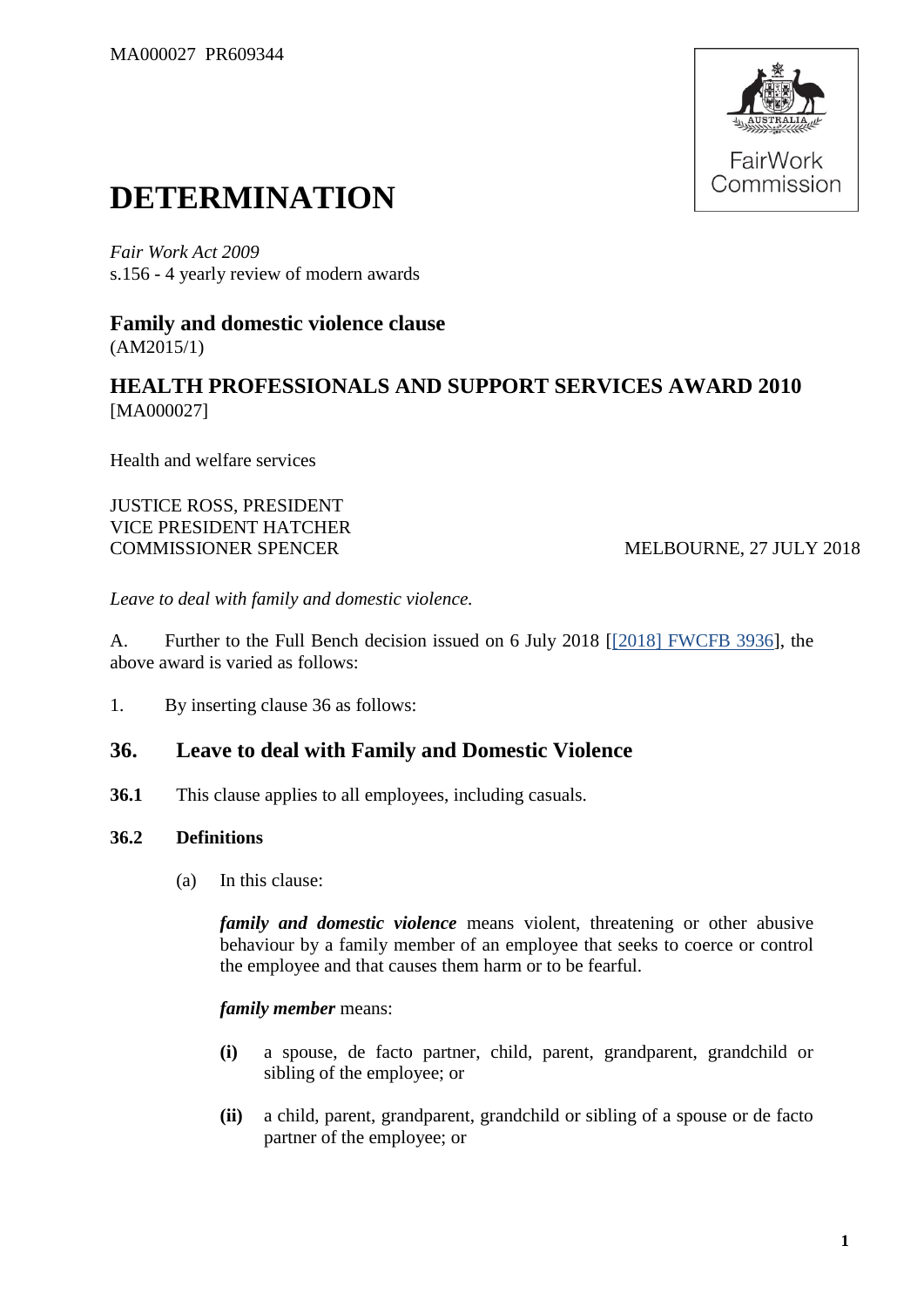- **(iii)** a person related to the employee according to Aboriginal or Torres Strait Islander kinship rules.
- **(b)** A reference to a spouse or de facto partner in the definition of *family member* in clause 36.2(a) includes a former spouse or de facto partner.

## **36.3 Entitlement to unpaid leave**

An employee is entitled to 5 days' unpaid leave to deal with family and domestic violence, as follows:

- **(a)** the leave is available in full at the start of each 12 month period of the employee's employment; and
- **(b)** the leave does not accumulate from year to year; and
- **(c)** is available in full to part-time and casual employees.
- Note: 1. A period of leave to deal with family and domestic violence may be less than a day by agreement between the employee and the employer.

2. The employer and employee may agree that the employee may take more than 5 days' unpaid leave to deal with family and domestic violence.

## **36.4 Taking unpaid leave**

An employee may take unpaid leave to deal with family and domestic violence if the employee:

- **(a)** is experiencing family and domestic violence; and
- **(b)** needs to do something to deal with the impact of the family and domestic violence and it is impractical for the employee to do that thing outside their ordinary hours of work.

Note:The reasons for which an employee may take leave include making arrangements for their safety or the safety of a family member (including relocation), attending urgent court hearings, or accessing police services.

## **36.5 Service and continuity**

The time an employee is on unpaid leave to deal with family and domestic violence does not count as service but does not break the employee's continuity of service.

## **36.6 Notice and evidence requirements**

## **(a) Notice**

An employee must give their employer notice of the taking of leave by the employee under clause 36. The notice: